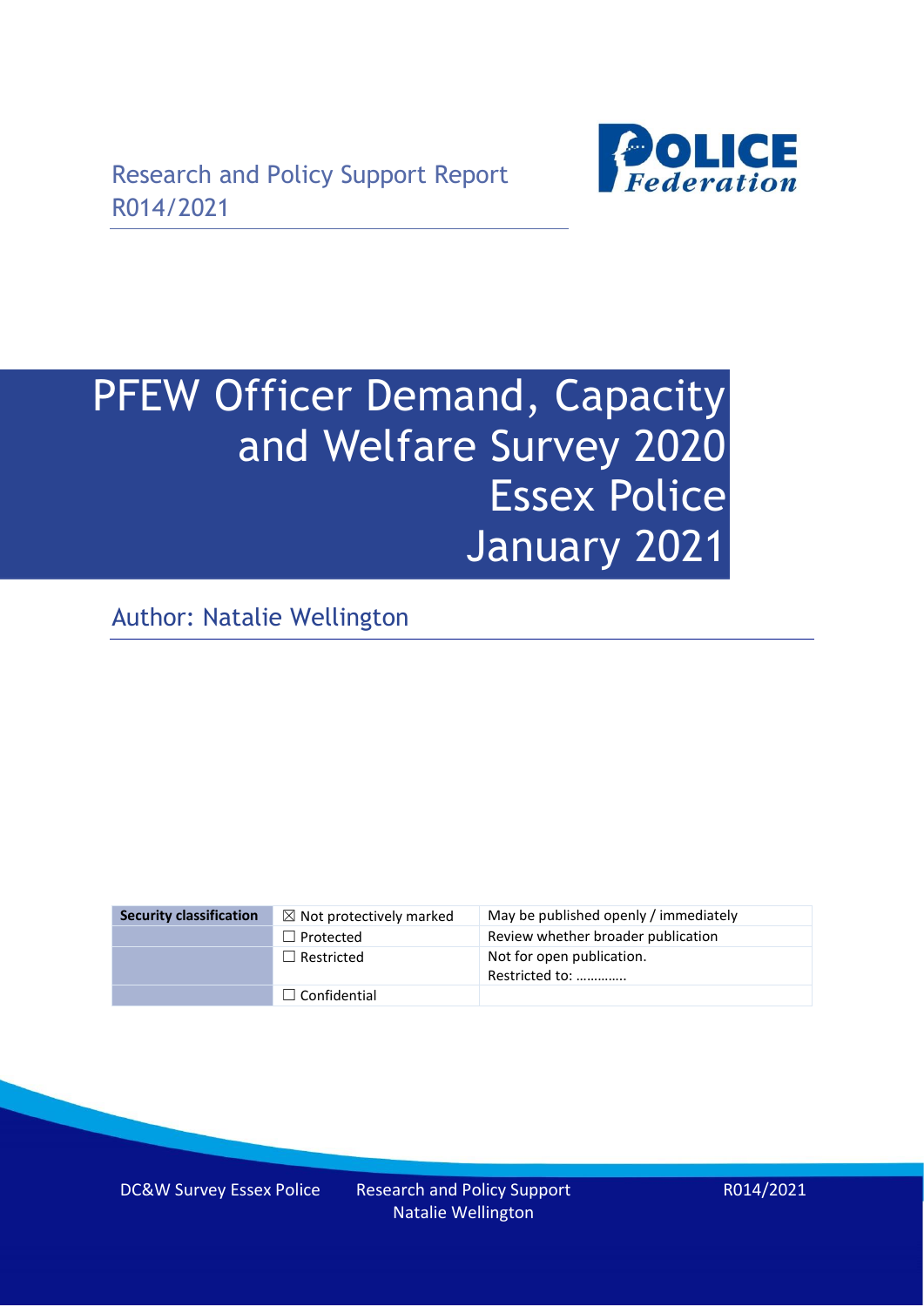# **CONTENTS**

| 2.          |                                                            |  |
|-------------|------------------------------------------------------------|--|
| 3.          |                                                            |  |
| 4.          |                                                            |  |
| 5.          |                                                            |  |
| 6.          |                                                            |  |
| $7_{\cdot}$ | ORGANISATIONAL SUPPORT FOR MENTAL HEALTH AND WELLBEING  17 |  |
| 8.          |                                                            |  |
|             |                                                            |  |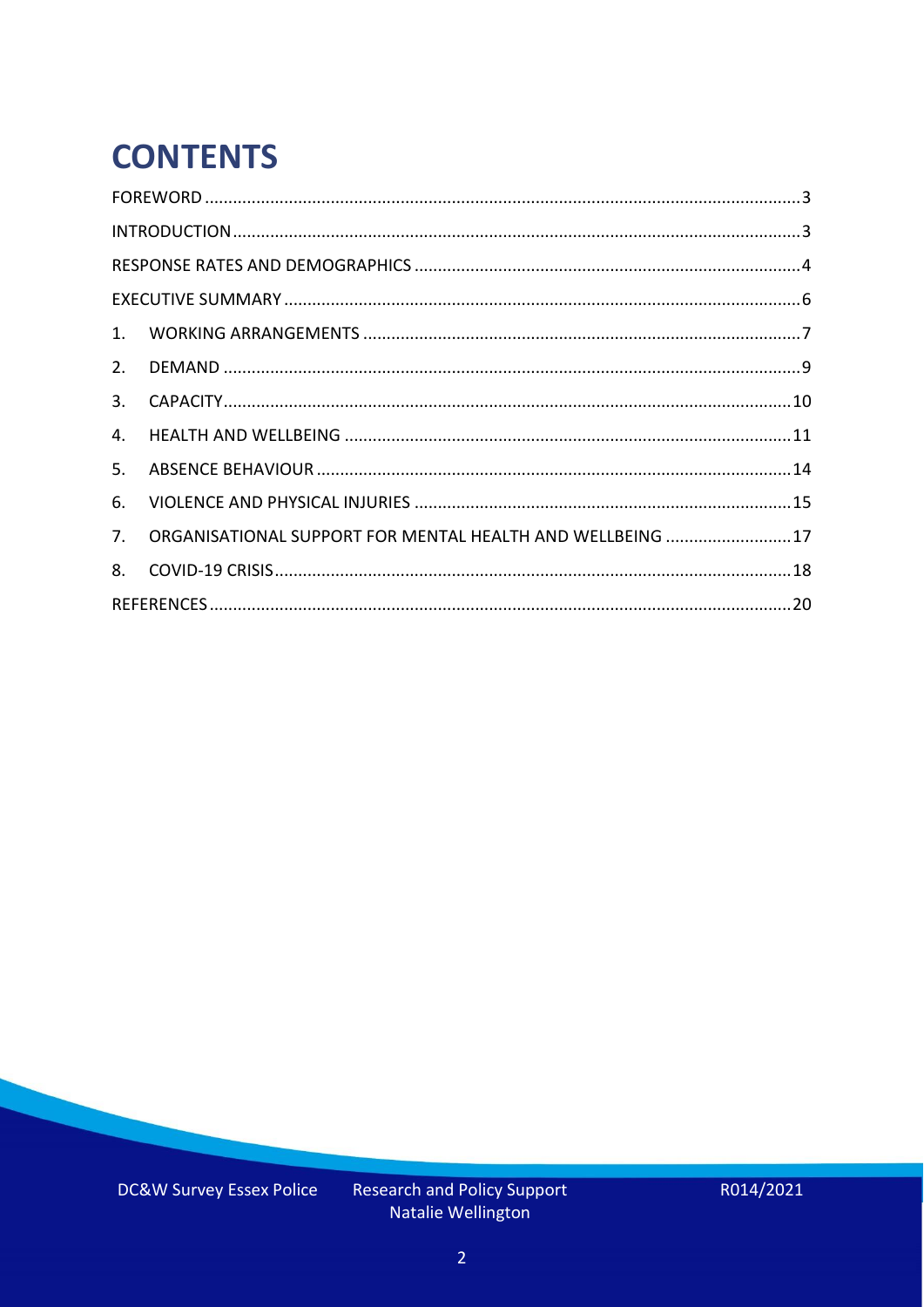### <span id="page-2-0"></span>**FOREWORD**

#### <span id="page-2-1"></span>**INTRODUCTION**

The Demand, Capacity and Welfare Survey is a biennial survey that started in 2016. This was in response to unprecedented budgetary cuts and a 14% fall in officer numbers over a seven year period from a high of 142,056 in 2009 to 122,748 in March 2016. <sup>i</sup> Evidence from a focus group study conducted by the PFEW<sup>ii</sup> also highlighted that these reductions may have been having a negative effect on officers' individual wellbeing. It was within this context that the Police Federation of England and Wales (PFEW) began a biennial Demand, Capacity and Welfare Survey. The 2020 PFEW Demand, Capacity and Welfare Survey is the third iteration of the survey. Due to the current global health crisis we have included questions specific to COVID-19, in order to help us to better understand the impacts of working within the police service during this crisis and officers' experiences on the ground. We have reported personal impacts in a specific section and organisational impacts are reported at contextually appropriate points throughout the report, to enable comparisons with other relevant items (for example we have included the results for the question asking whether COVID-19 has had an impact on single-crewing within the same section as the results for the question regarding frequency of single-crewing).

This report provides a summary of responses to key questions from the 2020 PFEW Officer Demand, Capacity and Welfare Survey from respondents in Essex Police.

Where appropriate, details of average responses from previous years, or the police service as a whole, are also presented.<sup>1</sup> However, differences across these figures have not been tested to assess whether they are statistically significant;<sup>2</sup> therefore, any and all differences reported are for guidance only and must be treated with caution. When comparing forcelevel data across years, a dash (–) is used, when applicable, to indicate where a force report was not provided due to small sample sizes.

Please be aware that the total number of responses for each item may vary slightly as not all items were answered by all respondents, and all percentages are rounded to the nearest

DC&W Survey Essex Police Research and Policy Support

 $1$  Data were weighted at a national level on the basis of respondents' force to ensure that each force were proportionally represented within the national sample; no weightings were applied at a force level. More information about weightings can be found in the 2020 Technical Annex R098/2020.

 $2$  As all the data are derived from samples of the population, rather than the whole population, percentage figures calculated are strictly speaking estimates, rather than exact measures. This means that every figure has a margin of error associated with it. Hence a very small percentage difference year on year may be due to sampling, rather than to actual changes.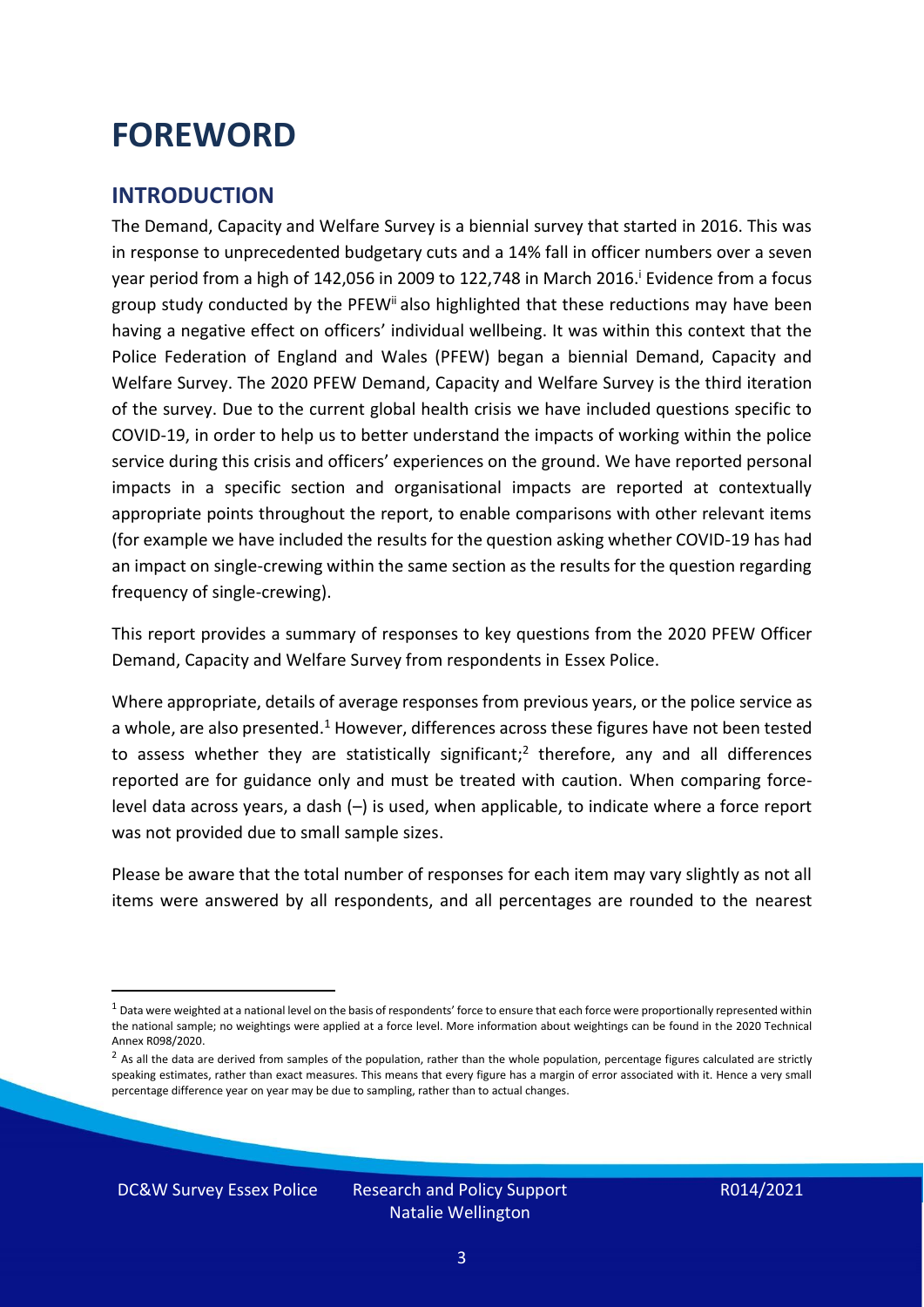whole number. In addition, the actual differences between any and all groups may be quite small, and these details should be considered when interpreting the data.

#### <span id="page-3-0"></span>**RESPONSE RATES AND DEMOGRAPHICS**

Survey responses were gathered over a seven-week period between October and November 2020. All officers of the federated ranks in England and Wales were eligible to participate. Analyses were conducted on a sample of 12,471 responses drawn from all 43 forces across England and Wales. The national response rate for the 2020 survey was 10%.

Overall, 3% of respondents (n=423) to the survey declined to state which force they belonged to. These responses have been included within the national data but are excluded from force-level analyses. 3

191 responses were received from Essex Police, representing a response rate of around 6% (based on March 2020 Home Office figures of officer headcount).<sup>iii</sup> The margin of error for this report has been calculated using the size of the sample and population. At a 95% confidence level, this force report has a 7% margin of error. If the margin of error is less than 5%, it can be considered to be within the normal bounds of academic rigour.<sup>4</sup> If this threshold has not been met, the results from this report must be interpreted with caution.

67% of responses from Essex Police were received from male officers and 30% of responses were from female officers. The other 3% preferred not to say or identified in another way. In regards to rank, 69% of respondents from Essex Police were Constables, 23% were Sergeants, 6% were Inspectors, and 2% were Chief Inspectors. 2% of responses from Essex Police were received from Black and Minority Ethnic (BME) officers.

DC&W Survey Essex Police Research and Policy Support

<sup>&</sup>lt;sup>3</sup> Please see the 2020 Technical Annex R098/2020 for excluded cases.

<sup>&</sup>lt;sup>4</sup> The generally accepted academic standards is a 95% confidence level with a 5% (or less) margin of error.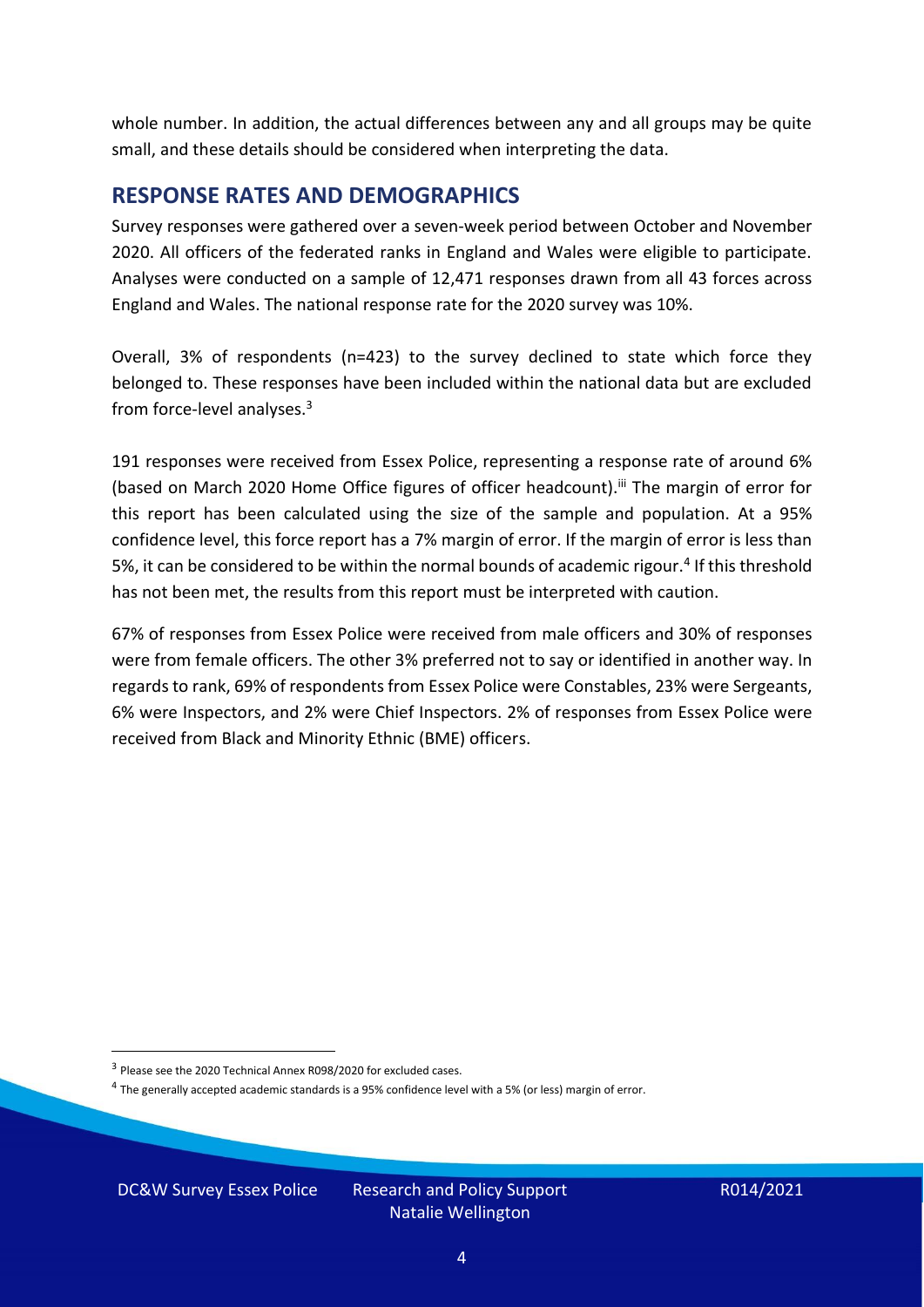### **INFOGRAPHIC**

### **Who responded?**

**191** responses were received from Essex Police, representing a **6%** response rate.



DC&W Survey Essex Police Research and Policy Support

Natalie Wellington

#### R014/2021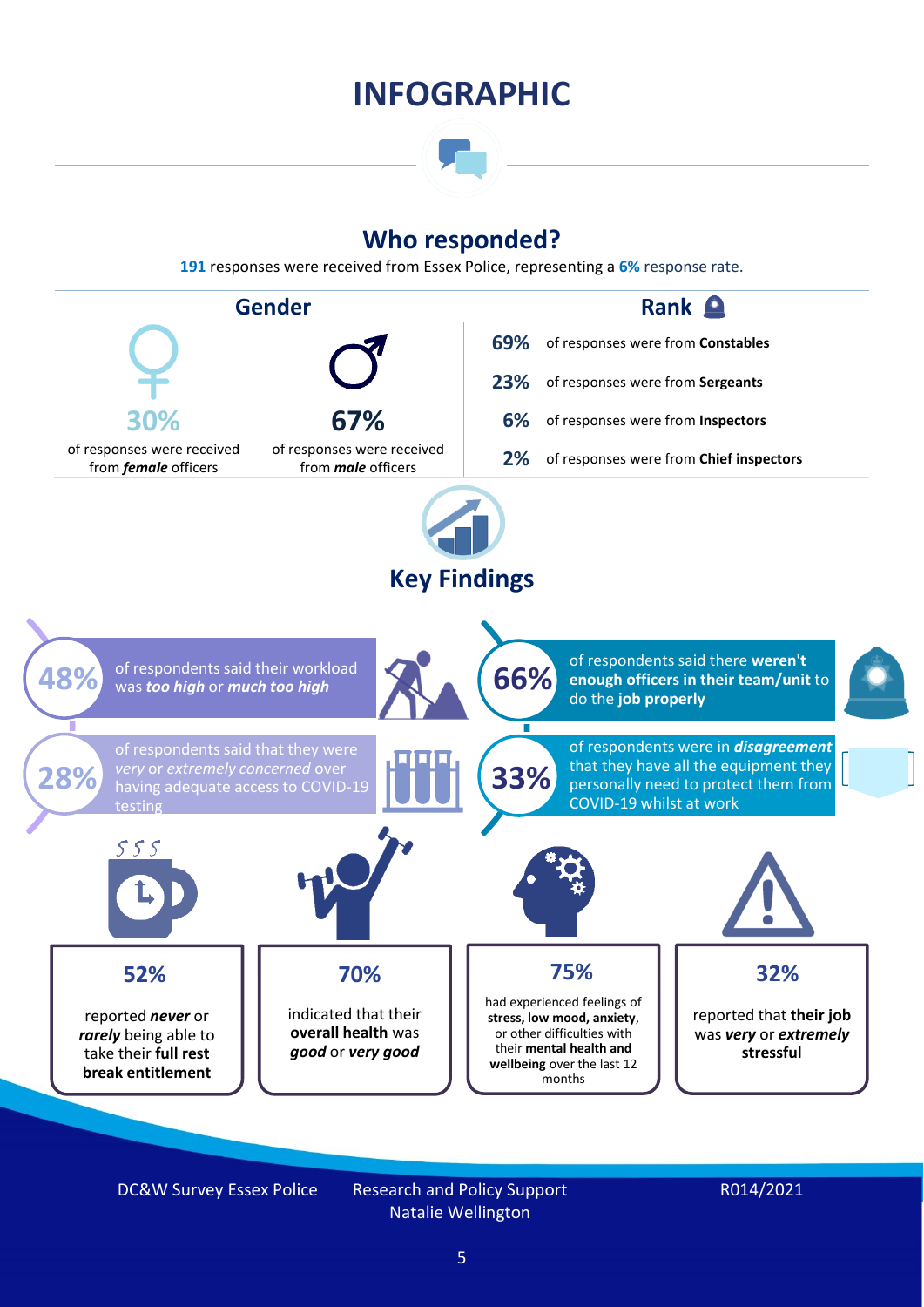### <span id="page-5-0"></span>**EXECUTIVE SUMMARY**

- **191** responses were received from Essex Police, representing a response rate of around **6%**.
- The average (mean) rating for **overall job satisfaction** for respondents was **6/10**.
- **48%** reported being **single-crewed** *often* or *always* and **12%** reported being **singlecrewed** *more often* due to **COVID-19**.
- **52%** of respondents reported *never* or *rarely* being able to take their **full rest break entitlement**; *lower than* the proportion in 2018 (57%).
- **48%** of respondents reported that their **workload** is currently *too high*, or *much too high*; *lower than* the proportion in 2018 (71%).
- **66%** of respondents said there **weren't enough officers in their team/unit** to do the **job properly**.
- The average (mean) **overall life satisfaction** rating was **7/10**. This can be compared to the national average of 6/10.
- **70%** of respondents indicated that their **overall health** was *good* or *very good.*
- **32%** of respondents said that they viewed their job as *very* or *extremely* **stressful**. This was *lower than* the proportion in 2018 (47%).
- **75%** of respondents indicated that they had **experienced feelings of stress, low mood, anxiety, or other difficulties with their health and wellbeing** over the last 12 months.
- **14%** of respondents reported that they had suffered **one or more injuries** that required medical attention as a result of **work-related violence** in the last year.
- **15%** of respondents reported that they had suffered **one or more injuries** that required medical attention as a result of **work-related accidents** in the last year.
- **24%** of respondents reported that they were *very* or *extremely worried* about the **impact that the COVID-19 crisis will have on them personally**.
- **1%** of respondents reported that they *have* or *have had* **COVID-19** confirmed by a positive antigen or antibody test.
- **33%** of respondents reported that they *disagreed* or *strongly disagreed* that they **have all the equipment they personally need to protect them from COVID-19 whilst at work**.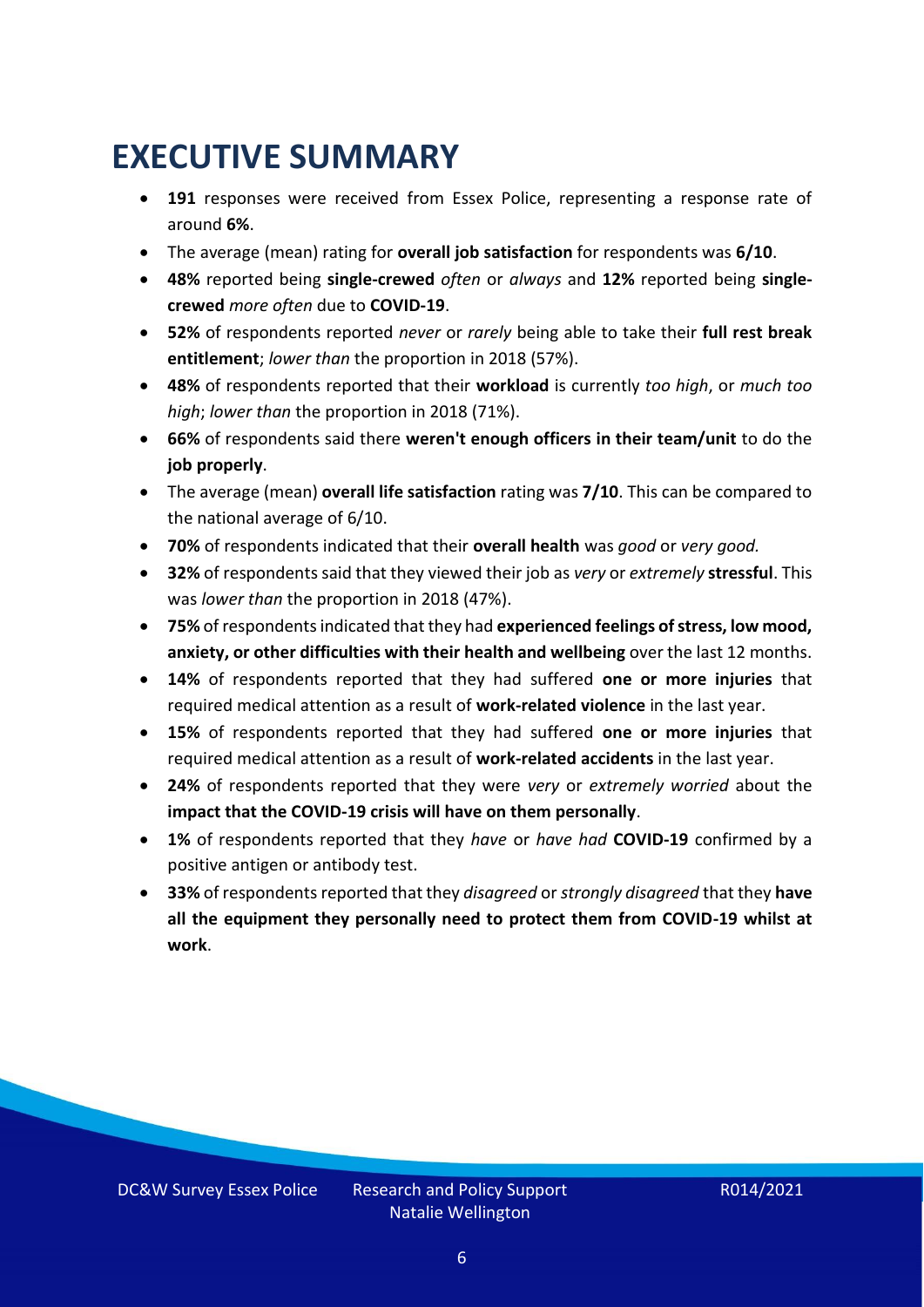### <span id="page-6-0"></span>**1. WORKING ARRANGEMENTS**

### **1.1. OVERALL JOB SATISFACTION**

Respondents were asked to rate their overall job satisfaction between 0 and 10, where 0 was 'not at all satisfied' and 10 was 'completely satisfied.' The average (mean) rating for overall job satisfaction for respondents from Essex Police was 6/10 (range 0-10), with 24% of respondents reporting an overall job satisfaction rating of *4* or *less*. This can be compared to the national average of 5/10 (range 0-10), and 37% of respondents reporting an overall job satisfaction rating of *4* or *less*.

### **1.2. SHIFT LENGTH**

10% of respondents from Essex Police reported that their formal shift duration was more than the 8-10 hours advised by the Health and Safety Executive<sup>iv</sup> and the Police Negotiating Board,<sup>v</sup> and 8% of respondents indicated a shift length of *12 hours* or *more*. 9% of the national sample indicated that their formal shift duration was more than 8-10 hours, and 7% indicated a shift length of *12 hours* or *more*. 5

### **1.3. SINGLE-CREWING**

Among respondents from Essex Police, for whom this item was applicable, 48% reported being single-crewed either *often* or *always* over the previous 12-month period. This can be compared with 58% of respondents from the national sample.<sup>6</sup>

Due to COVID and the social distancing regulations implemented by the UK government, forces may have changed their normal operational procedures around crewing in order to reduce opportunities for infection between colleagues. The NPCC released guidance stating that when officers are double crewed a surgical Type IIR face mask should be worn in an enclosed space, such as a vehicle or personnel carrier, when social distancing cannot be achieved.<sup>vi</sup> However, some of the units may have decided to reduce the risk further by limiting double crewing or placing officers in bubbles. As such, in this year's iteration of the survey we wanted to ask an additional query about COVID-19 in relation to crewing levels, to see if crewing levels were affected by this. The findings were that 12% from Essex Police reported being single-crewed *more often* due to COVID-19.

DC&W Survey Essex Police Research and Policy Support

<sup>&</sup>lt;sup>5</sup> Respondents that reported not applicable were removed from force-level and national analysis.

 $<sup>6</sup>$  Respondents that reported not applicable were removed from force-level and national analysis.</sup>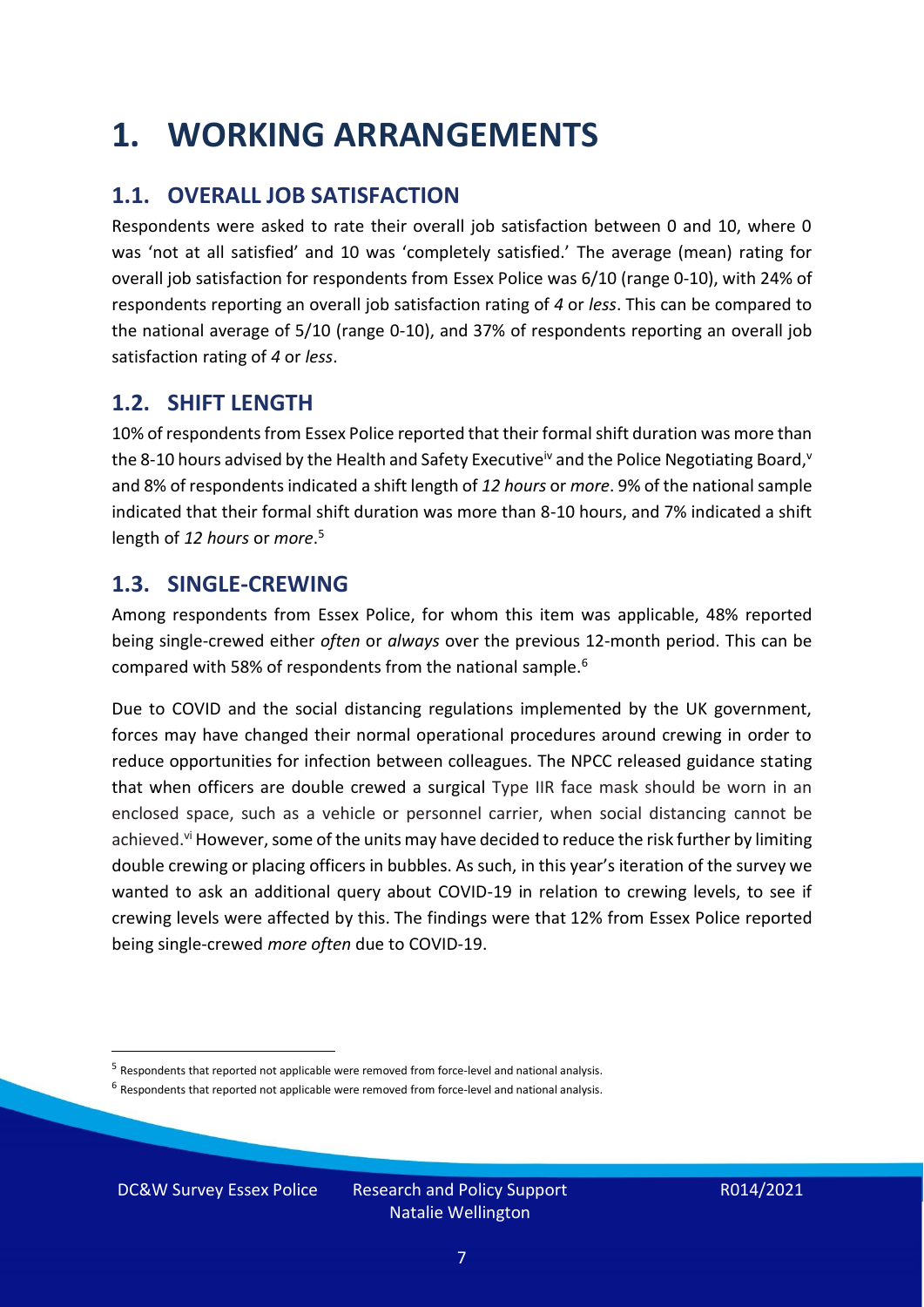### **1.4. BREAKS, REST DAYS AND ANNUAL LEAVE**

52% of respondents from Essex Police reported *never* or *rarely* being able to take their full rest break entitlement, and 49% reported having had *two* or *more* rest days cancelled in the previous 12-month period. Furthermore, 52% of respondents from Essex Police told us that they had a request for annual leave refused *once* or *more* in the previous 12-month period.

Historical comparisons for items relating to breaks, rest days and annual leave for Essex Police, are also provided in *Table 1* below.

| Table 1: Force level figures for breaks, rest days<br>and annual leave                                       | 2016 | 2018 | 2020 |
|--------------------------------------------------------------------------------------------------------------|------|------|------|
| Reported being never or rarely able to take full<br>rest break entitlement                                   | 64%  | 57%  | 52%  |
| Reported having two or more rest days<br>cancelled in the previous 12 months                                 | 71%  | 58%  | 49%  |
| Reported having a request for annual leave<br>refused once or more in the previous 12<br>months <sup>7</sup> | 92%  | 63%  | 52%  |

DC&W Survey Essex Police Research and Policy Support

<sup>&</sup>lt;sup>7</sup> Please note, there were moderate changes to the question wording and response scale for this item between the 2016 and 2018 iterations of this survey. Please take this into consideration when interpreting any and all differences in the findings between these years, as altering the way in which a question is framed may unintentionally affect the way in which an individual responds.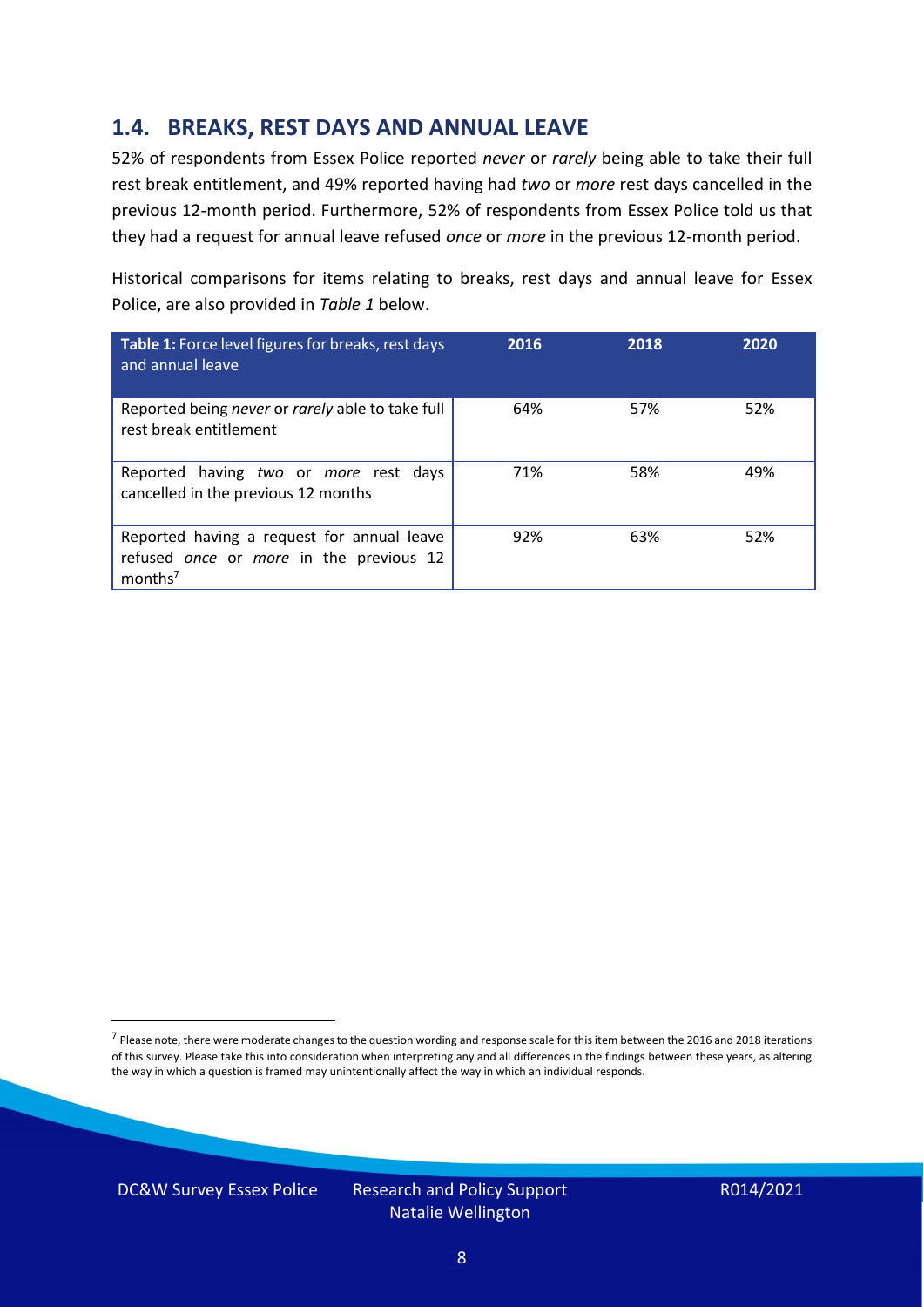### <span id="page-8-0"></span>**2. DEMAND**

### **2.1. WORKLOAD**

48% of respondents from Essex Police told us that their workload is currently *too high*, or *much too high*. An historical comparison for both national and local proportions for workload are displayed in *Table 2* below.

| Table 2: Proportion of respondents reporting<br>that their workload was too high or much too<br>high in the previous 12-month period | 2016 | 2018 | 2020 |
|--------------------------------------------------------------------------------------------------------------------------------------|------|------|------|
| Force-level figures                                                                                                                  | 69%  | 71%  | 48%  |
| National figures                                                                                                                     | 66%  | 72%  | 60%  |

### **2.2. AMOUNT AND PACE OF WORK**

71% of respondents from Essex Police *disagreed* or *strongly disagreed* that they generally have enough officers to manage all the demands being made on them as a team/unit.

Furthermore, 23% *agreed* or *strongly agreed* that they had enough time to engage in proactive policing in their team/unit. An historical comparison for both national and local proportions for this item are displayed in *Table 3* below.

| Table 3: Proportion of respondents reporting<br>that they agreed or strongly agreed that they<br>had enough time to engage in proactive<br>policing in their team/unit | 2016 | 2018 | 2020 |
|------------------------------------------------------------------------------------------------------------------------------------------------------------------------|------|------|------|
| Force-level figures                                                                                                                                                    | 11%  | 12%  | 23%  |
| National figures                                                                                                                                                       | 13%  | 9%   | 14%  |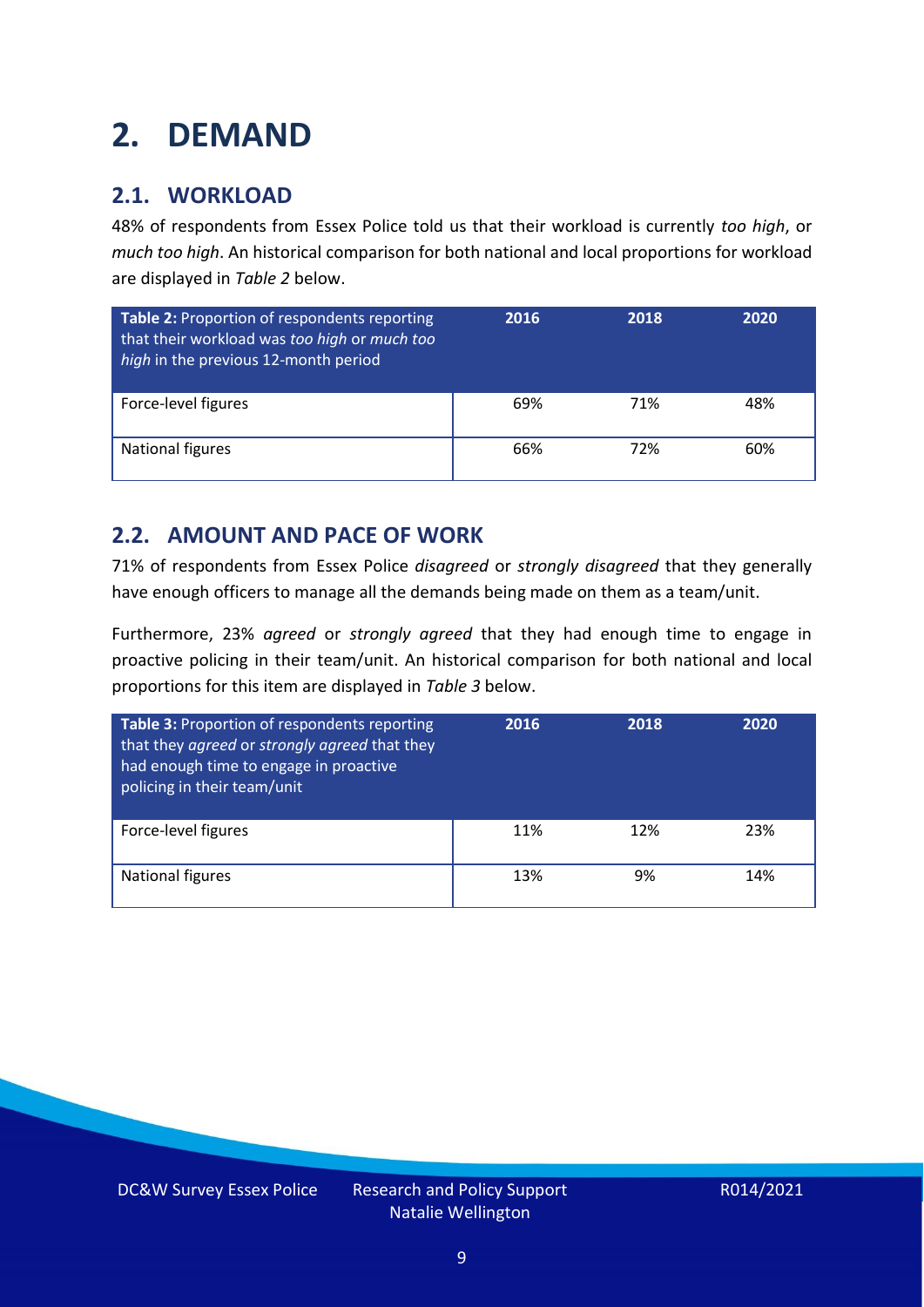## <span id="page-9-0"></span>**3. CAPACITY**

### **3.1. MINIMUM OFFICER STAFFING**

79% of respondents from Essex Police indicated that their team or unit had a minimum officer staffing level.

Among respondents whose team or unit had a minimum officer staffing level, 16% indicated that this level was *never* or *rarely* achieved.

Respondents were asked how often minimum staffing levels have been met compared to before the COVID-19 crisis. 18% reported minimum staffing levels being met *less frequently* compared to before the COVID-19 crisis.

### **3.2. OFFICER STAFFING ARRANGEMENTS**

54% of respondents *disagreed* or *strongly disagreed* that the way officer staffing levels are determined in their team/unit seems to be effective. Historical comparisons for this item and one other key item, relating to capacity to deal with demand for Essex Police, are provided in *Table 4* below.

| <b>Table 4:</b> Force level figures for key items relating to capacity                  |      |                                                               |      |
|-----------------------------------------------------------------------------------------|------|---------------------------------------------------------------|------|
| <b>Statements</b>                                                                       |      | Proportion of respondents who<br>disagreed with the statement |      |
|                                                                                         | 2016 | 2018                                                          | 2020 |
| The way officer staffing levels are determined in my<br>team/unit seems to be effective | 77%  | 73%                                                           | 54%  |
| There are enough officers in my team/unit for me to do<br>my job properly               | 83%  | 85%                                                           | 66%  |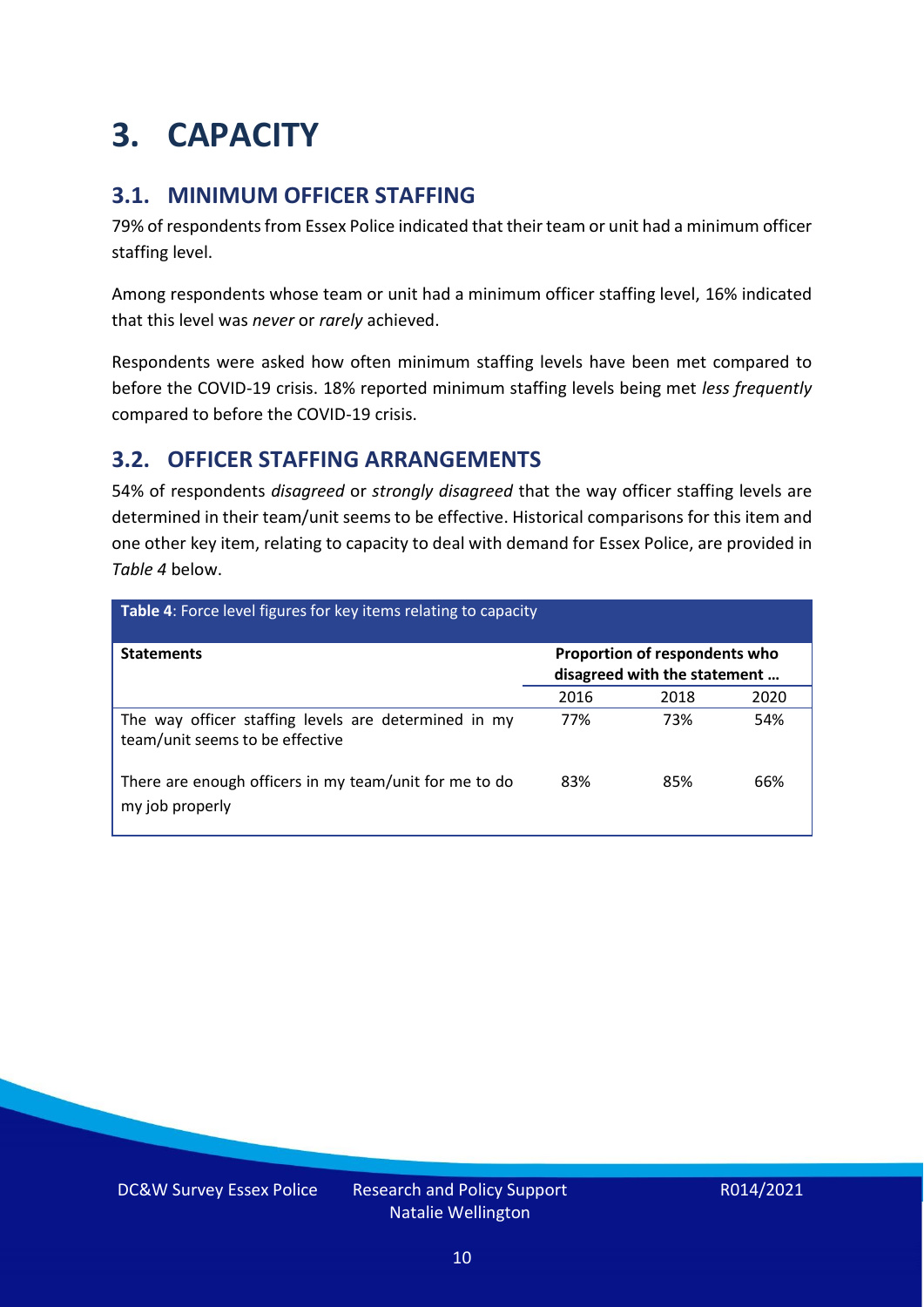### <span id="page-10-0"></span>**4. HEALTH AND WELLBEING**

### **4.1. OVERALL LIFE SATISFACTION AND WORTHWHILENESS**

Respondents were asked to rate their overall life satisfaction on a scale from 0 to 10, where 0 was *'Not at all satisfied'* and 10 was *'Completely satisfied'*. Furthermore, respondents were also asked to rate how worthwhile they feel the things they do in their life are on a scale from 0 to 10, where 0 was *'Not at all worthwhile'* and 10 was *'Completely worthwhile'.* These two items replicate the overall life satisfaction and overall worthwhileness questions posed within the Annual Population Survey by the Office for National Statistics (UK) and were included in the Demand, Capacity and Welfare Survey to enable benchmarking against the general population. vii

The average (mean) overall life satisfaction rating for the general population was 7 out of 10. The average (mean) rating for Essex Police was 7 out of 10, with 19% of respondents reporting a low overall life satisfaction rating of *4* or *less*. These results can be compared to the national average of 6/10, with 23% of respondents reporting a low overall life satisfaction rating of *4* or *less*.

The average (mean) overall worthwhileness rating for the general population was 7 out of 10. The average (mean) rating for Essex Police was 7 out of 10, with 18% of respondents reporting a low overall worthwhileness rating of *4* or *less*. These results can be compared to the national average of 7/10, with 18% of respondents reporting a low overall worthwhileness rating of *4* or *less*.

### **4.2. OVERALL PHYSICAL HEALTH**

Respondents were asked to rate their overall health on a scale from *very good* to *very poor*. An historical comparison for both national and local proportions for this item are in *Table 5* below.

| Table 5: Self-rated overall physical health |                       | 2016 | 2018 | 2020 |
|---------------------------------------------|-----------------------|------|------|------|
|                                             | Poor or very poor     | 12%  | 8%   | 10%  |
| Force-level figures                         | Neither good nor poor | 25%  | 16%  | 19%  |
|                                             | Good or very good     | 64%  | 76%  | 70%  |
|                                             | Poor or very poor     | 12%  | 7%   | 9%   |
| National figures                            | Neither good nor poor | 23%  | 17%  | 20%  |
|                                             | Good or very good     | 65%  | 77%  | 71%  |

DC&W Survey Essex Police Research and Policy Support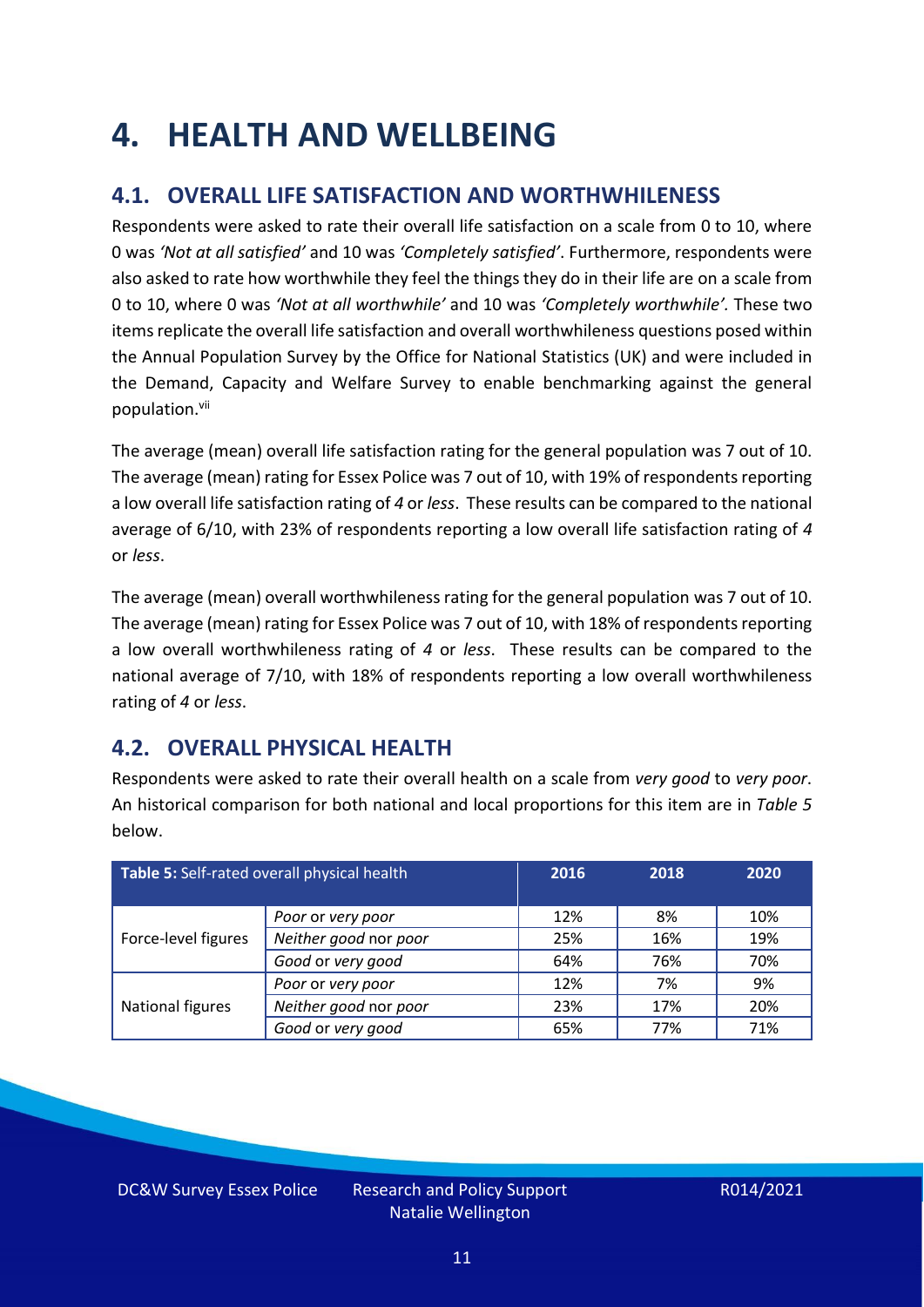### **4.3. SINGLE-ITEM INDICATORS FOR MENTAL HEALTH**

#### **4.3.1. ANXIETY AND HAPPINESS**

Overall anxiety was measured using a single-item measure. Respondents were asked to rate how anxious they had felt the day before on a scale from 0 to 10, where 0 was *'Not at all anxious'* and 10 was *'Completely anxious'*. Overall happiness was also measured using a single-item measure and respondents were asked to rate how happy they had been the day before on a scale from 0 to 10, where 0 was *'Not at all happy'* and 10 was *'Completely happy'*. These items replicate the overall anxiety and overall happiness questions posed within the Annual Population Survey by the Office for National Statistics (UK) and were chosen to enable benchmarking against the general population.<sup>viii</sup>

The average (mean) overall anxiety rating for the general population was 4 out of 10, with 36% of respondents reporting a high overall anxiety rating of *6* or *more*. <sup>8</sup> The average (mean) rating for Essex Police was 4 out of 10, with 34% of respondents reporting a high overall anxiety rating of *6* or *more*. These results can be compared to the national average of 4/10, with 35% of respondents reporting a high overall anxiety rating of *6* or *more*. 9

The average (mean) overall happiness rating for the general population was 7 out of 10. The average (mean) rating for Essex Police was 6 out of 10, with 21% of respondents reporting a low overall happiness rating of *4* or *less*. These results can be compared to the national average of 6/10, with 25% of respondents reporting a low overall happinessrating of *4* or *less*.

#### **4.3.2. STRESS**

Work related stress was measured using a single-item measure. 32% of respondents from Essex Police said that they viewed their job as *very* or *extremely stressful*.

This is *lower than* the proportion reported in the national sample (33%) and *lower than* the proportion reported by Essex Police in 2018 (47%).

Stress outside of work was assessed using an adaptation of the work-related stress measure. 12% of respondents from Essex Police said that they viewed their life outside of work as *very* or *extremely stressful*.

<sup>&</sup>lt;sup>8</sup> Please note that proportions for other wellbeing measures were not provided

 $9$  Overall scores for anxiety have been grouped and reported differently to life satisfaction, worthwhileness and happiness. The percentage of respondents scoring a high rating of *6* or *more* has been reported, as higher scores for anxiety are commonly associated with lower individual wellbeing. Whereas, the percentage of respondents scoring a very low rating of *4* or *less* has been reported for life satisfaction, worthwhileness and happiness, as lower scores on these measures are commonly associated with lower individual wellbeing.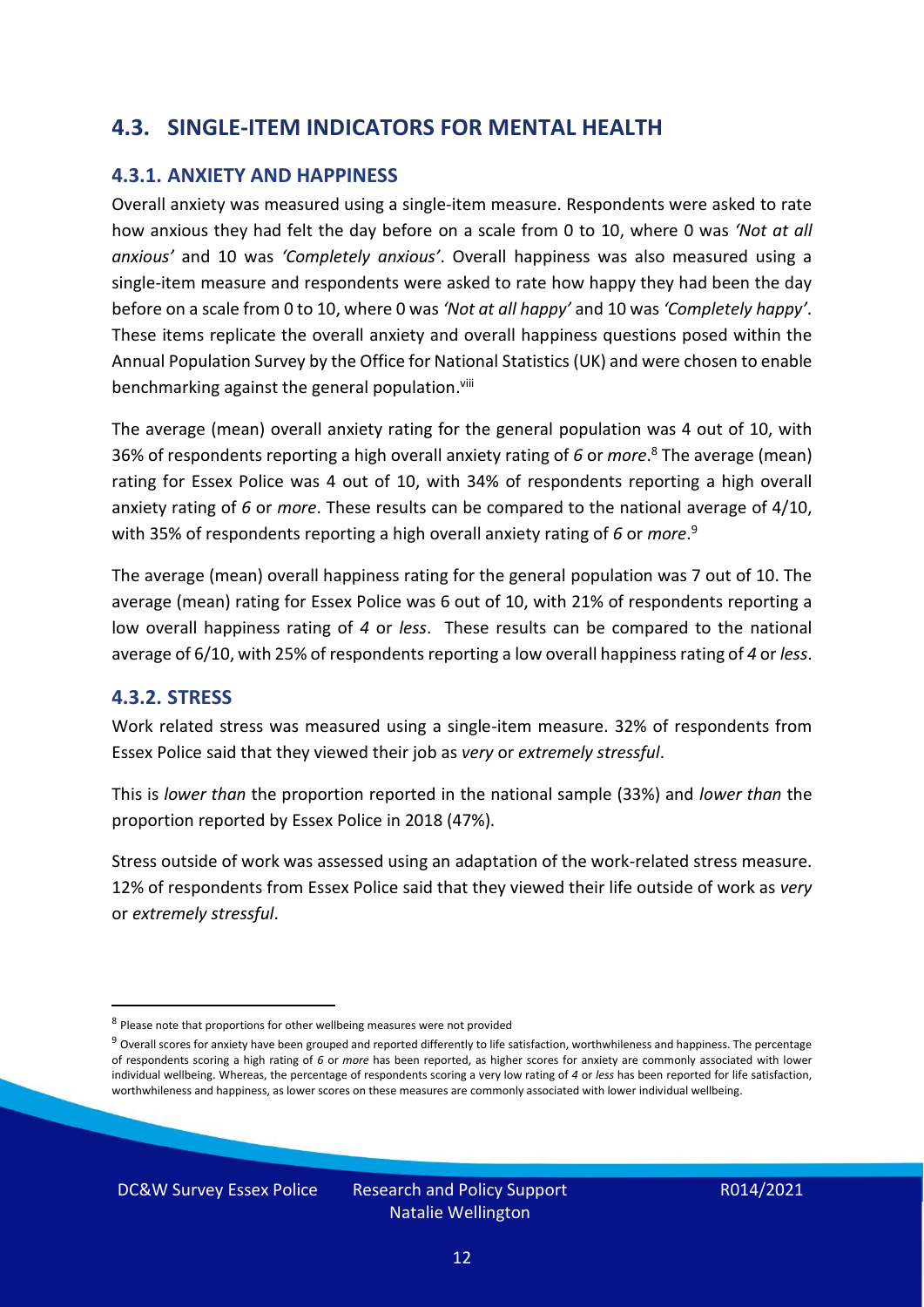#### **4.3.4. MENTAL HEALTH OVERVIEW**

A top-level broad overview of mental health and wellbeing was established using an item that asked respondents to indicate whether they had experienced feelings of stress, low mood, anxiety, or other difficulties with their health and wellbeing over the last 12 months. 75% of respondents from Essex Police indicated that they had experienced feelings of stress, low mood, anxiety, or other difficulties with their health and wellbeing over the last 12 months; with 93% of these respondents also indicating that these feelings were caused by, or made worse by work.

#### **4.3.5. MENTAL WELLBEING**

Respondents' mental wellbeing was measured using the Short Warwick-Edinburgh Mental Wellbeing Scale,<sup>ix</sup> which asked them to rate their experience during the last two weeks for seven positively framed items. A metric score was calculated which indicated participants' overall wellbeing. The higher the score is, the better their overall wellbeing is thought to be.<sup>10</sup>

The metric score for Essex Police is presented in *Table 6* below across years. This is also alongside the metric score for the national sample across years.

| <b>Table 6:</b> Average (mean) metric score for the Short Warwick-<br>Edinburgh Mental Wellbeing Scale | 2016 | 2018 | 2020 |
|--------------------------------------------------------------------------------------------------------|------|------|------|
| Force-level figures                                                                                    | 19   | 20   | 21   |
| National figures                                                                                       | 19   | 20   | 21   |

 $10$  The Short Warwick-Edinburgh Mental Wellbeing Scale was developed by the Universities of Warwick, Edinburgh and Leeds in conjunction with NHS Health Scotland (© University of Warwick, 2006).

DC&W Survey Essex Police Research and Policy Support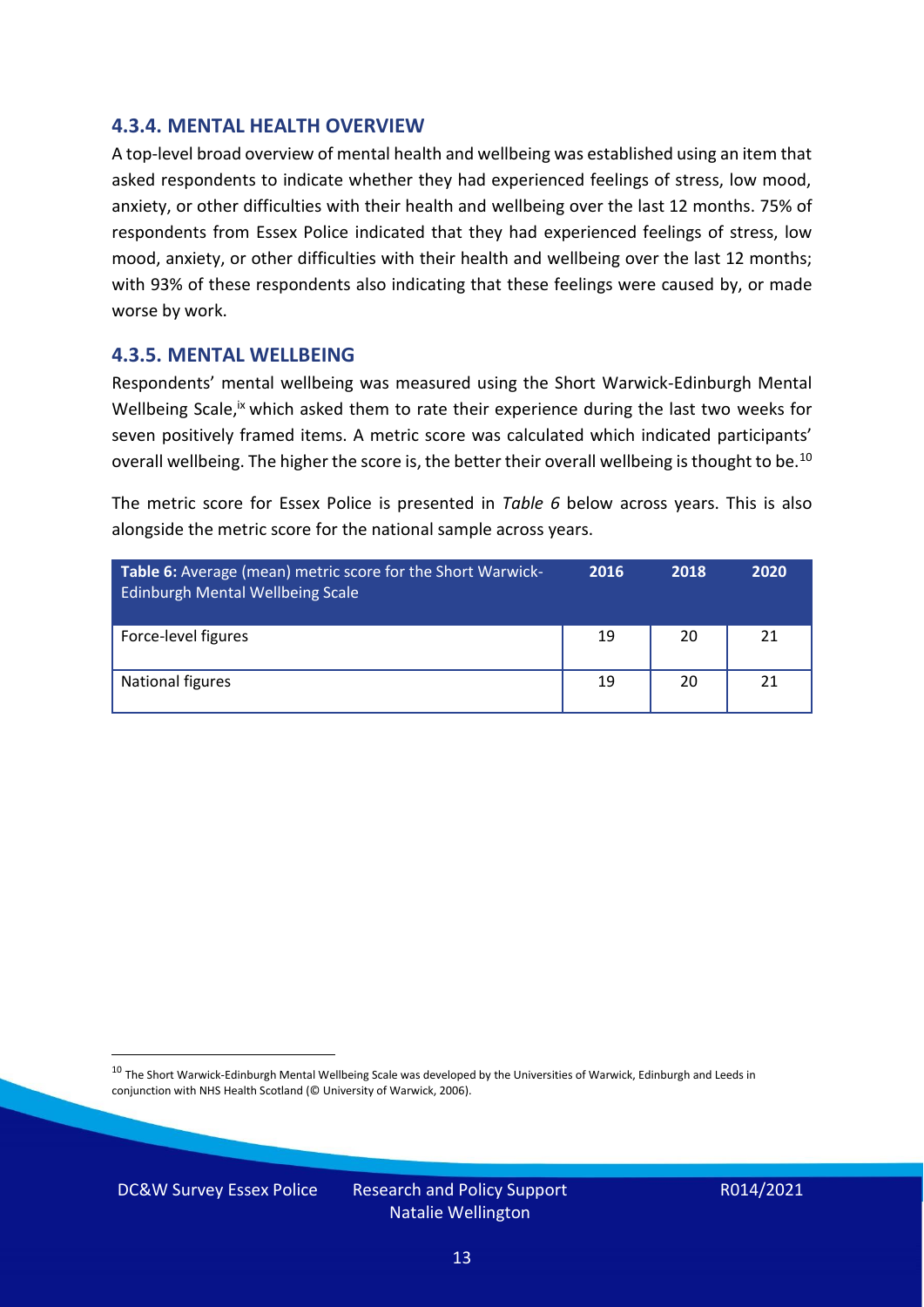### <span id="page-13-0"></span>**5. ABSENCE BEHAVIOUR**

### **5.1. ABSENCE**

50% of respondents from Essex Police reported *one* or *more* days of sickness absence and 20% of respondents indicated that at least one day of their sickness absence was attributable to stress, depression, or anxiety.

The national proportion of respondents who had taken *one* or *more* days of sickness absence was 48% and 32% of respondents indicated that at least one day of their sickness absence was attributable to stress, depression, or anxiety.

### **5.2. PRESENTEEISM AND LEAVEISM**

Presenteeism is the act of attending work while ill. This has been shown to be associated with subsequent health decline, particularly in relation to burnout, $x$  and can lead to elevated absenteeism.<sup>xi</sup> Moreover, evidence suggests that presenteeism can compound the effects of the initial illness and negatively influence job satisfaction, resulting in negative job attitudes and withdrawal from work.<sup>xii</sup>

Leaveism is a term to describe hidden sickness absence and work undertaken during rest periods. A core dimension of leaveism includes using allocated time off such as annual leave entitlements to take time off when they are in fact unwell. Findings for Essex Police across years are presented in *Table 7* below.

| Table 7: Proportion of respondents reporting the<br>following absence behaviour once or more over the<br>previous 12 months |                             | 2016 | 2018 | 2020 |
|-----------------------------------------------------------------------------------------------------------------------------|-----------------------------|------|------|------|
| Presenteeism                                                                                                                | Due to Physical health      | 89%  | 79%  | 63%  |
|                                                                                                                             | Due to Psychological health | 67%  | 73%  | 69%  |
| annual leave to<br><b>Using</b><br>time off due to<br>take                                                                  | Due to Physical health      | 53%  | 33%  | 24%  |
| health                                                                                                                      | Due to Psychological health | 39%  | 41%  | 39%  |

DC&W Survey Essex Police Research and Policy Support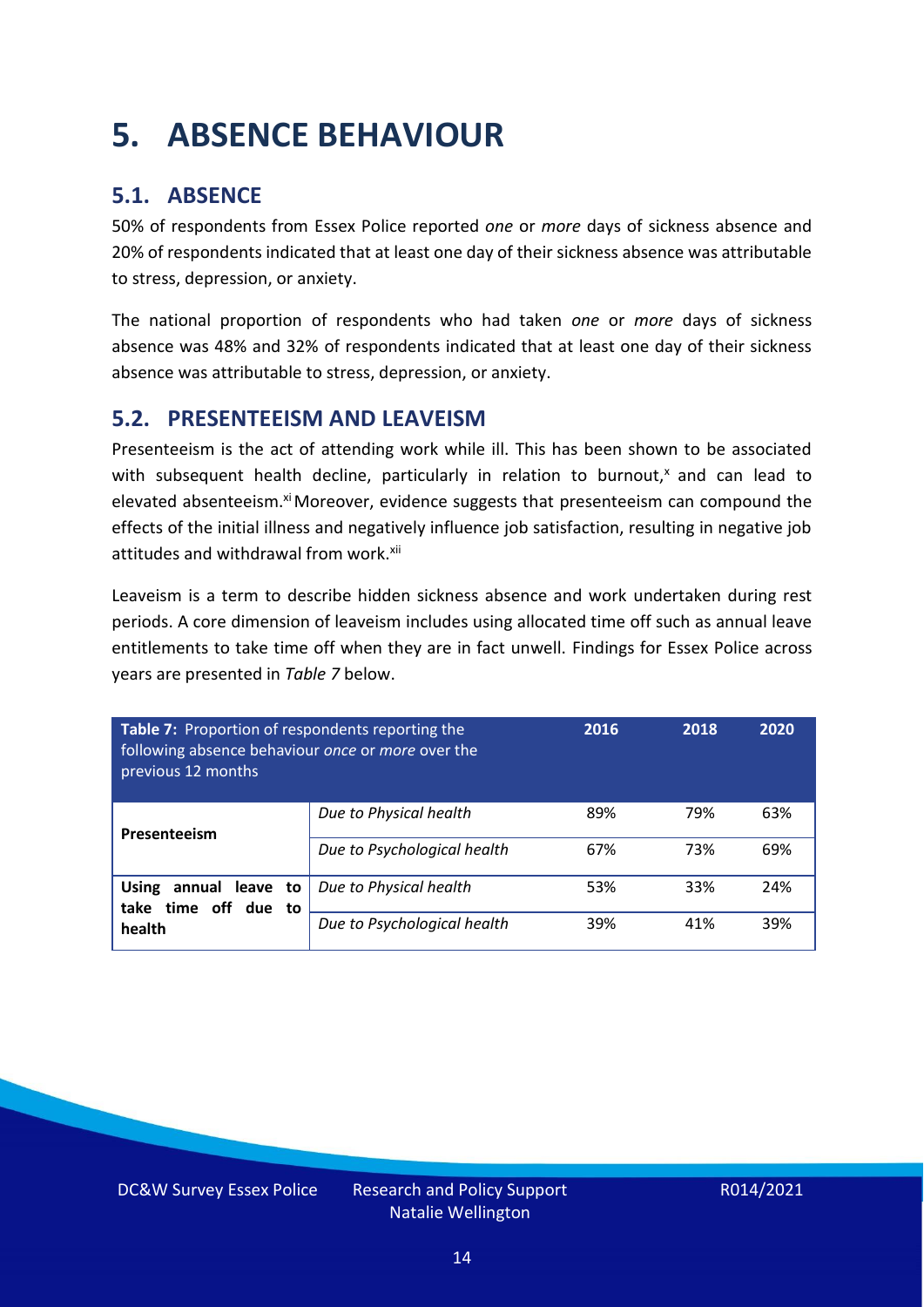## <span id="page-14-0"></span>**6. VIOLENCE AND PHYSICAL INJURIES**

### **6.1. VIOLENCE**

Verbal and physical violence was assessed using four questions regarding how often officers received verbal insults, verbal threats, spitting assaults, unarmed physical attacks, and attacks with a weapon from members of the public over the previous 12 months. Findings for Essex Police are presented in *Table 8* below.

**Table 8**: Force level figures for frequency of verbal and physical violence from members of the public

| Type of violent victimisation                                                          | Proportion of respondents indicating frequency<br>of experience as at least once a week |      |      |
|----------------------------------------------------------------------------------------|-----------------------------------------------------------------------------------------|------|------|
|                                                                                        | 2016                                                                                    | 2018 | 2020 |
| Verbal insults (e.g. swearing, shouting, abuse)                                        | 40%                                                                                     | 33%  | 25%  |
| Verbal threats (e.g. threat of hitting, threat of<br>kicking)                          | 22%                                                                                     | 18%  | 16%  |
| Spitting assaults (i.e. being deliberately spat<br>$upon)$ <sup>11</sup>               | $\cdots$                                                                                | 1%   | 2%   |
| Unarmed physical attacks (e.g. struggling to get<br>free, wrestling, hitting, kicking) | 15%                                                                                     | 12%  | 9%   |
| Use of a deadly weapon (e.g. stick, bottle, axe,<br>firearm)                           | 2%                                                                                      | 1%   | 1%   |

### **6.2. INJURIES**

14% of Essex Police respondents reported that they had suffered *one or more* injuries that required medical attention as a result of **work-related violence** in the last year.

This is *lower than* the proportion reporting *one or more* injuries as a result of **work-related violence** in the national sample (16%) and *lower than* the proportion reported by Essex Police in 2018 (18%).

15% of Essex Police respondents reported that they had suffered one or more injuries that required medical attention as a result of **work-related accidents** in the last year.

 $11$  Data on spitting assaults is not available for the year 2016 as the item was not included until the 2018 iteration of the survey.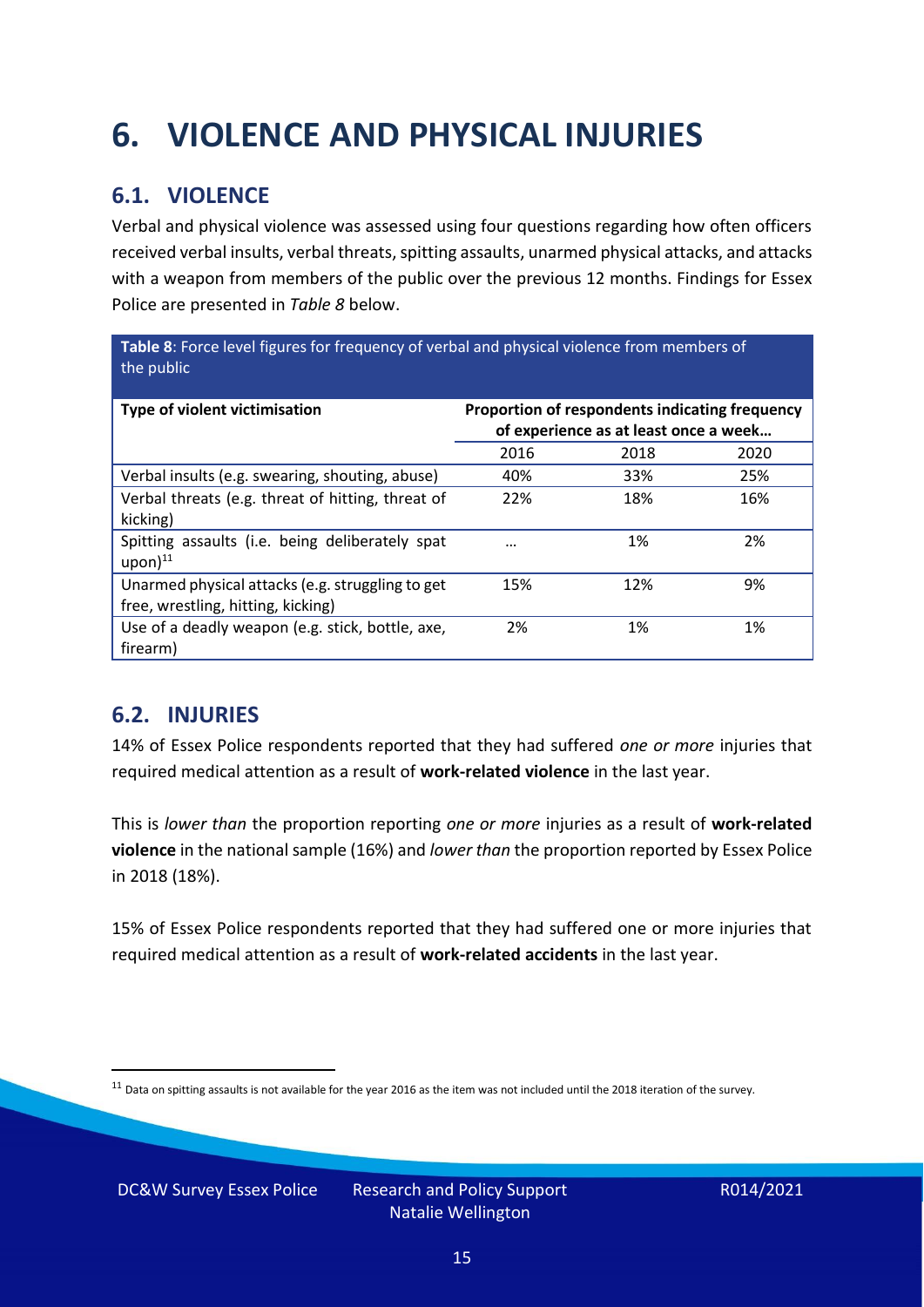This is *higher than* the proportion reporting *one or more* injuries as a result of **work-related accidents** in the national sample (11%) and *higher than* the proportion reported by Essex Police in 2018 (14%).

DC&W Survey Essex Police Research and Policy Support

Natalie Wellington

R014/2021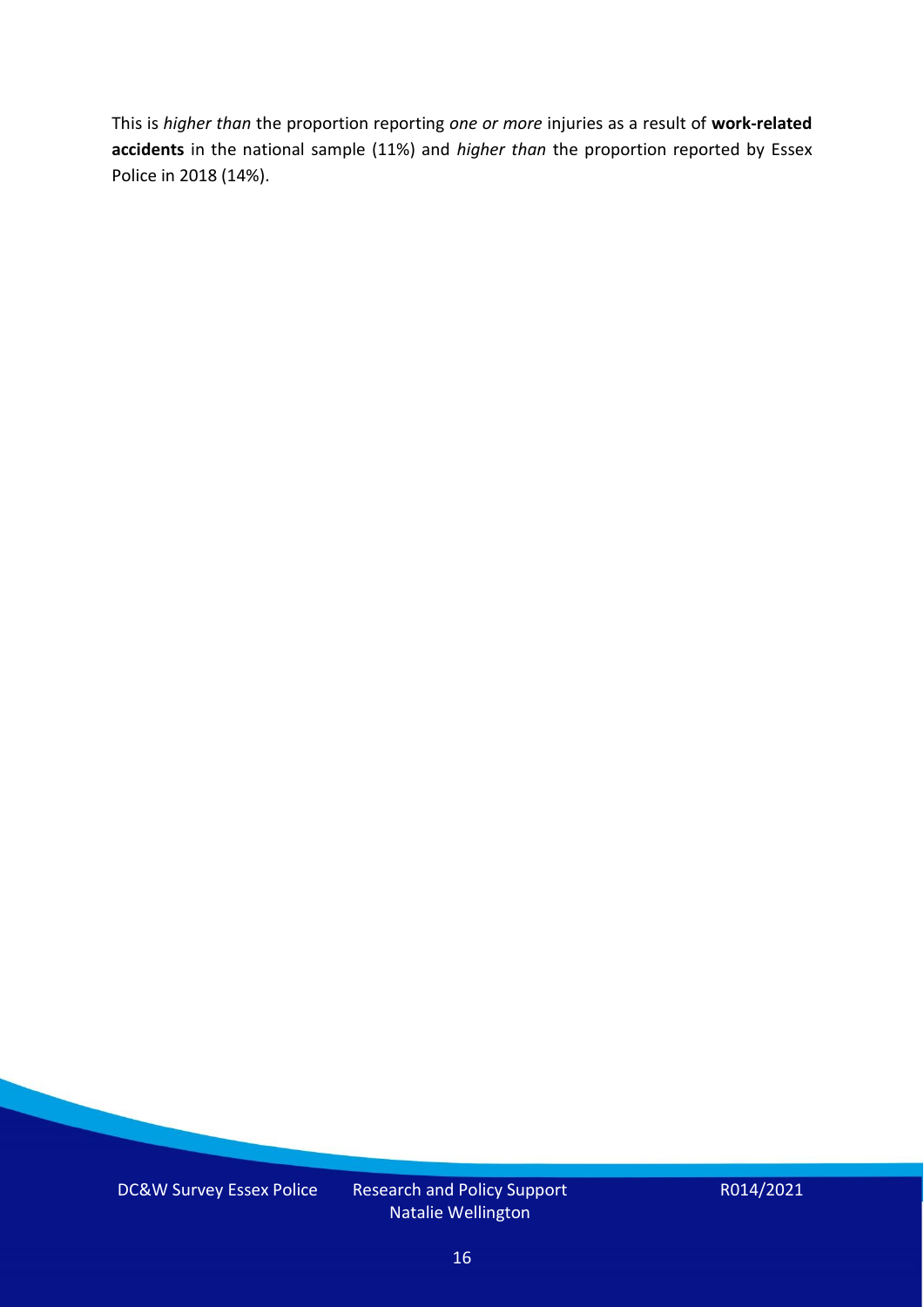# <span id="page-16-0"></span>**7. ORGANISATIONAL SUPPORT FOR MENTAL HEALTH AND WELLBEING**

### **7.1. DISCLOSURE**

Respondents who indicated that they had sought help for difficulties with mental health and wellbeing were presented with additional questions concerning disclosure to a line manager. 88% of respondents from Essex Police, for whom it was applicable, reported that they had disclosed seeking mental health and wellbeing support to their line managers. This can be compared with 77% reported by Essex Police in 2018.

### **7.2. MENTAL HEALTH AND WELLBEING SUPPORT SERVICES**

Respondents were asked about mental health and wellbeing support services that are *reactive* (services that aim to help those that are already experiencing difficulties with their mental health and wellbeing), and *proactive* (services that aim to help people prevent difficulties with mental health and wellbeing from developing). Key findings for Essex Police are displayed in the tables below, with *Table 9* displaying both national and local proportions.

**Table 9**: Proportion of respondents reporting that they are *aware* of reactive and proactive mental health and wellbeing support services that their force offers

| <b>Questions</b>                                                                                                                                                                                                                   | Proportion of respondents |                  |  |
|------------------------------------------------------------------------------------------------------------------------------------------------------------------------------------------------------------------------------------|---------------------------|------------------|--|
|                                                                                                                                                                                                                                    | Force-level figures       | National figures |  |
| Reported being aware of reactive services that their force<br>offers to support the mental health and wellbeing of its<br>employees (e.g. counselling, helpline services, peer<br>support groups etc.)                             | 80%                       | 74%              |  |
| Reported being aware of proactive services that their<br>force offers to support the mental health and wellbeing<br>of its employees (e.g. resilience training, mindfulness<br>workshops, mental health awareness programmes etc.) | 72%                       | 43%              |  |

DC&W Survey Essex Police Research and Policy Support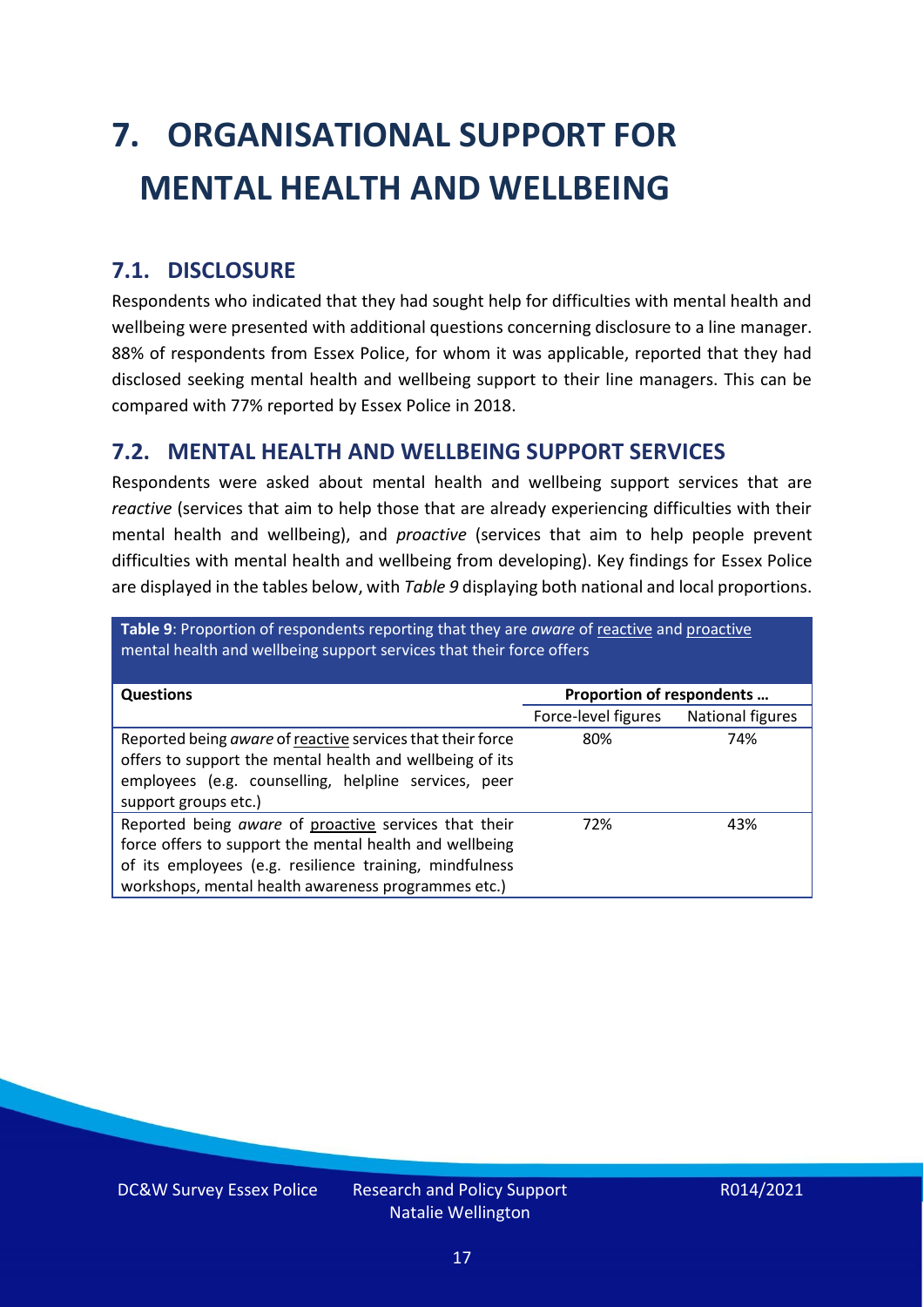### <span id="page-17-0"></span>**8. COVID-19 CRISIS**

Questions about the COVID-19 crisis have been included in this year's survey to help to better understand the impacts of working within the police service during this period. This section of the report specifically focusses on the personal impact of the COVID-19 crisis on officers, whilst organisational impacts have been reported at contextually appropriate points throughout the report.<sup>12</sup>

Respondents were asked whether they think they have or have had COVID-19. Comparisons for both national and local proportions are shown in *Table 10* below.

| Table 10: Proportion of respondents reporting whether<br>they have or have had COVID-19 | <b>Force-level</b><br>figures | <b>National</b><br>figures |
|-----------------------------------------------------------------------------------------|-------------------------------|----------------------------|
| Yes, confirmed by a positive antigen or antibody test                                   | 1%                            | 3%                         |
| Yes, based on strong personal suspicion or medical advice                               | 25%                           | 23%                        |
| No                                                                                      | 50%                           | 47%                        |
| Unsure                                                                                  | 24%                           | 27%                        |

24% of respondents from Essex Police said that they were *very* or *extremely worried* about the impact that the COVID-19 crisis will have on them personally. This can be compared to the national sample, where 22% said that they were *very* or *extremely worried* about the impact that the COVID-19 crisis will have on them personally.

Respondents from Essex Police were asked about their concern over the issues displayed in *Table 11* below (national and local proportions are shown).

| Table 11: Proportion of respondents reporting that they were very or extremely concerned over the<br>following |                           |                 |
|----------------------------------------------------------------------------------------------------------------|---------------------------|-----------------|
| <b>Statements</b>                                                                                              | Proportion of respondents |                 |
|                                                                                                                | Force-level               | <b>National</b> |
|                                                                                                                | figures                   | figures         |
| Becoming unwell with COVID-19 due to having close contact with                                                 | 30%                       | 34%             |
| someone who has COVID-19 in the line of duty                                                                   |                           |                 |
| Becoming unwell with COVID-19 due to being assaulted by someone                                                | 23%                       | 23%             |
| who has COVID-19 in the line of duty                                                                           |                           |                 |
| Having adequate access to COVID-19 testing (antigen                                                            | 28%                       | 37%             |
| and/or antibody diagnostic testing)                                                                            |                           |                 |
| Enforcing the lockdown restrictions                                                                            | 24%                       | 25%             |

<sup>12</sup> For more information please see the introduction to this report on page 3.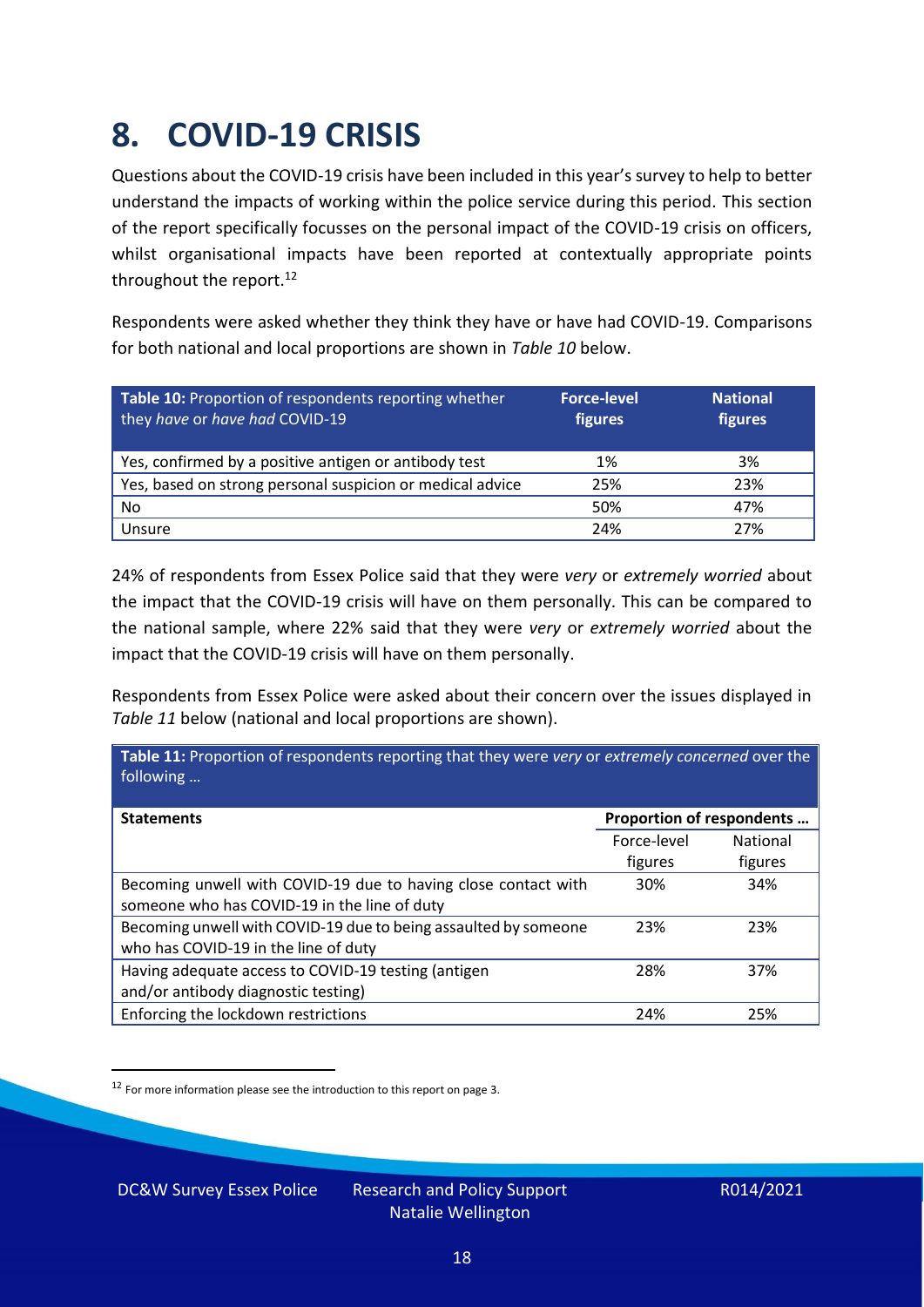Furthermore, 33% of respondents from Essex Police reported that they *disagreed* or *strongly disagreed* that they have all the equipment they personally need to protect them from COVID-19 whilst at work. This can be compared to the national sample, where 39% reported that they *disagreed* or *strongly disagreed* that they have all the equipment they personally need to protect them from COVID-19 whilst at work.

DC&W Survey Essex Police Research and Policy Support

Natalie Wellington

R014/2021